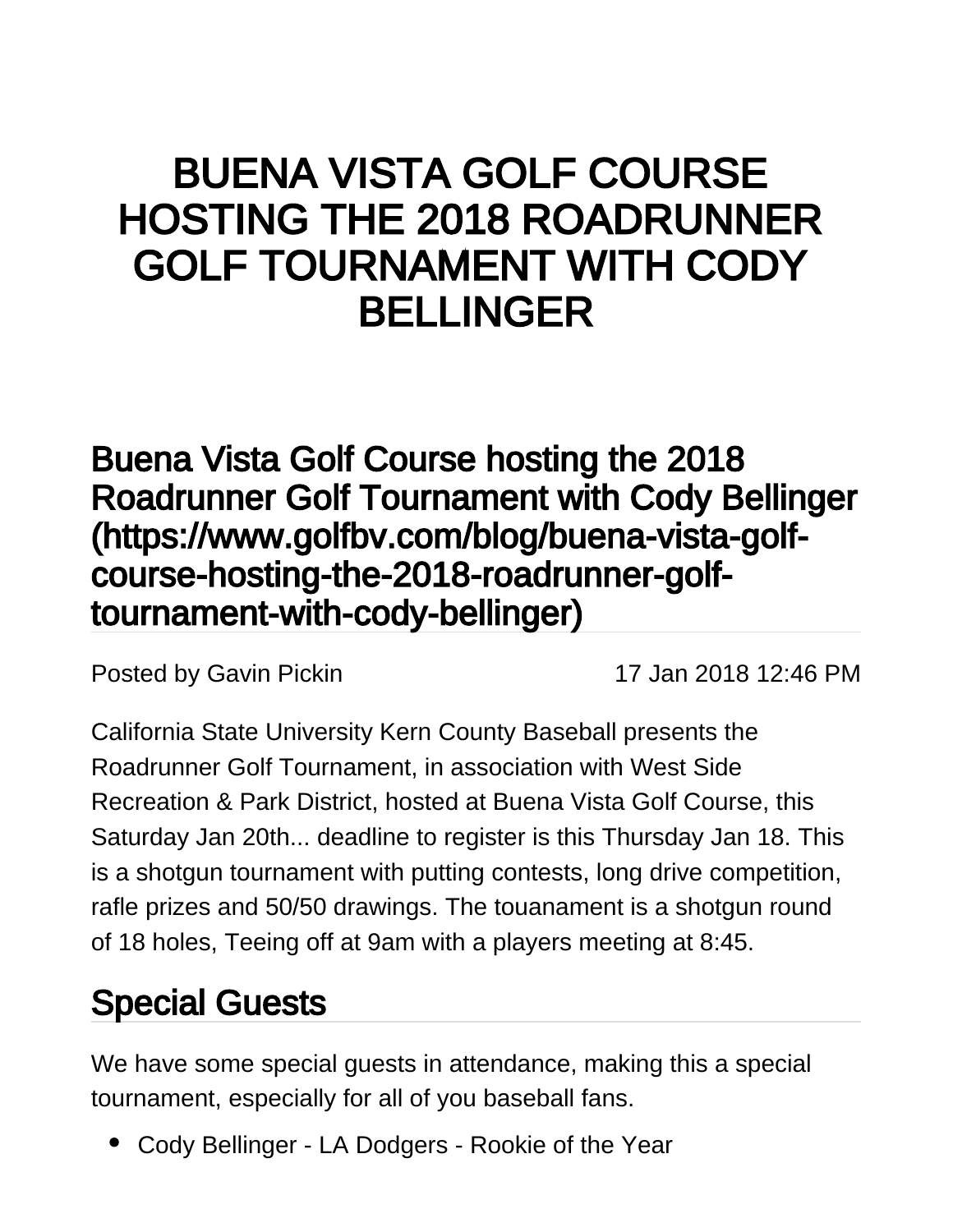- Aaron Hicks NY Yankees Starting Center Fields
- Travis d'Arnaud NY Mets Starting Catcher

If you think having Cody Bellinger as a special guest is great, you can actually BID to have him play on your team. [More information on](https://www.facebook.com/wsrpd/posts/1631321430268197)  [bidding on Cody can be found here. \(https://www.facebook.com/wsrpd](https://www.facebook.com/wsrpd/posts/1631321430268197) [/posts/1631321430268197\)](https://www.facebook.com/wsrpd/posts/1631321430268197)

#### Date and Times

Saturday January 20th, 2018. Check in: 8:00am Players meeting: 8:45am Tee Off: 9:00am

### Format

- 18 hole Shotgun format
- Putting Contest
- Long Drive Competition
- Raffle Prices
- 50/50 Drawing

## **Registration**

Price: \$400 per team of 4 Pre-registration Mandatory Registration Deadline Thursday Jan 18th, 2018 Register at West Side Recreation & Park District 500 Cascade Place, Taft Phone: 661-763-4246 Make checks payable to WSRPC